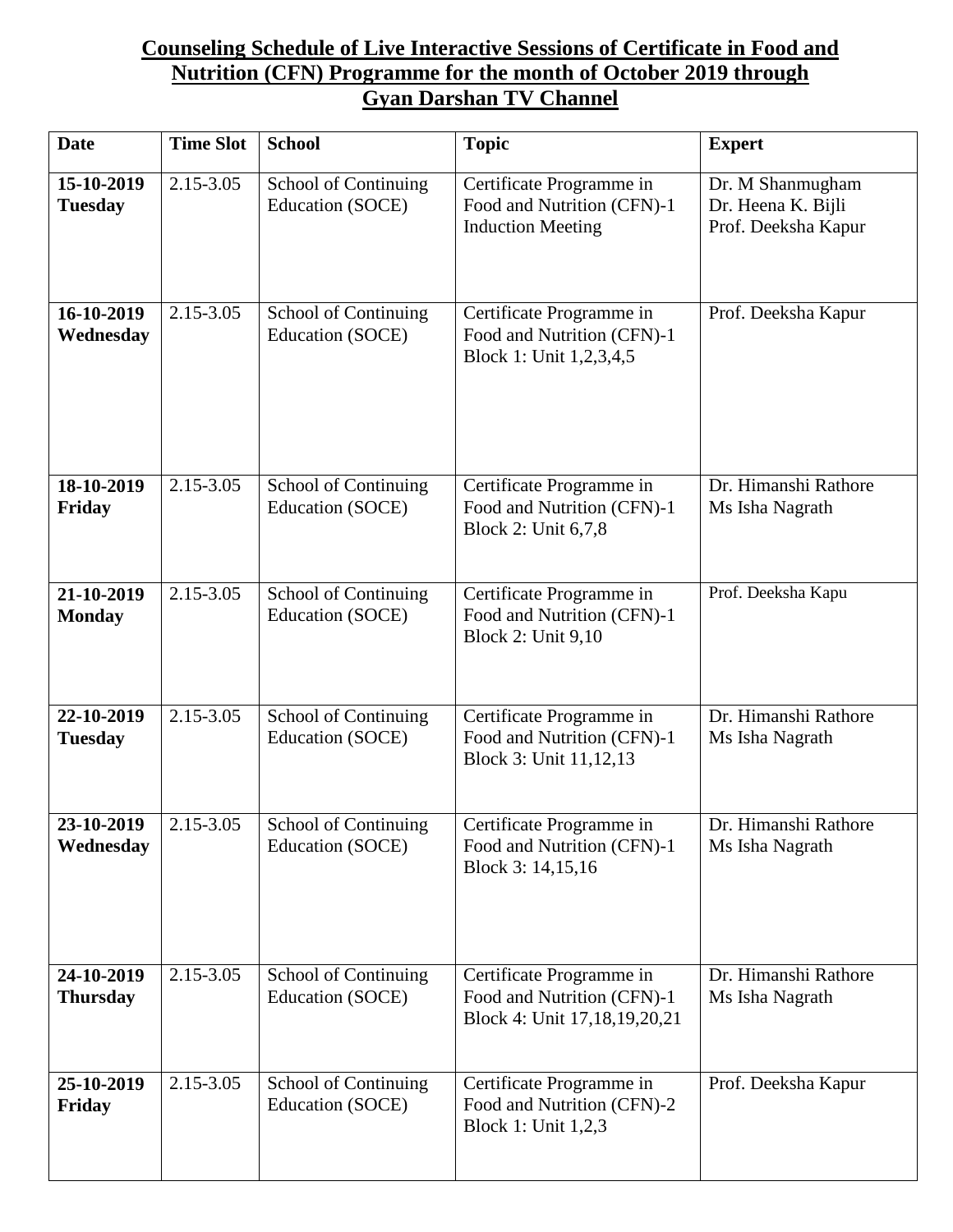| $30-10-2019$<br>Wednesday | 2.15-3.05 | School of Continuing<br>Education (SOCE) | Certificate Programme in<br>Food and Nutrition (CFN)-2<br>Block 2: Unit 4,5,6,7 | Prof. Deeksha Kapur |
|---------------------------|-----------|------------------------------------------|---------------------------------------------------------------------------------|---------------------|
|                           |           |                                          |                                                                                 |                     |

## **Note:**

During the Live programme, learners may also interact through phone on the following numbers:

## **011-29532844 / 45 1800112346**

The programme can also be accessed online through following link:

<http://www.ignouonline.ac.in/gyandarshan/>